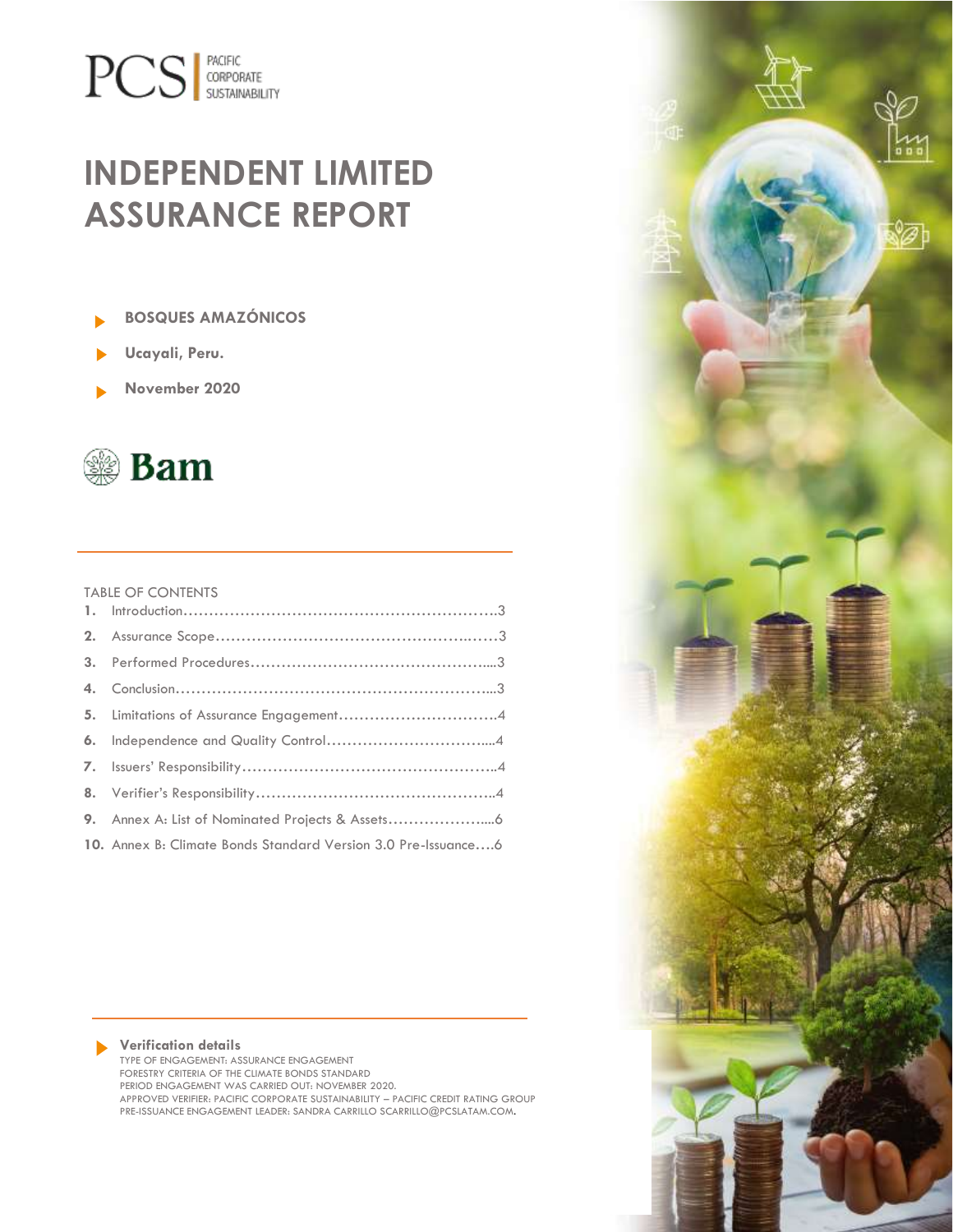

#### **1. Introduction**

<span id="page-1-0"></span>This is an independent pre-issuance assurance report of the proposed US Dollar denominated bond aggregating up to US\$ 45,000,000.00 ("Sustainable Bond") by Bosques Amazónicos S.A.C. (BAM), located in Pucallpa, Ucayali in accordance with the pre-issuance requirements of "Limited Assurance" under Climate Bonds Standard Version 3.0.

#### **2. Assurance Scope**

<span id="page-1-1"></span>The objective of this assurance engagement is to obtain a Limited Assurance level of the internal procedures generated by BAM to comply with the requirements of The Green Bonds Principles published by International Capital Market Association, the Climate Bonds Standard Version 3.0 and the Sector Criteria for Conservation and Restoration Forestry projects published by Climate Bonds Initiative. The following principles have been included in the assessment:

- 1. Use of Proceeds.
- 2. Process for Project Evaluation and Selection.
- 3. Management of Proceeds.
- 4. Reporting.

#### **3. Performed Procedures**

<span id="page-1-2"></span>Procedures undertaken for this verification included interviews with key staff and reviews of internal and public documents have been carried on the following aspects:

- PCS´s review included an examination of the relevant procedures, policies, and processes, as well as verification of the data provided by the issuer.
- The issuer provided an overview over the project nominated and the relevant processes and documentation regarding the proceeds (e.g. use of proceeds, management of proceeds) to PCS.
- The issuer filled in a questionnaire that covers all criteria of the Climate Bonds Standard V.3.
- The issuer provided background documents that elaborate further on the information mentioned in the questionnaire.
- Using the questionnaire and background documents, PCS carried out an assessment of the CBI criteria. In case any answers were unclear, PCS contacted the issuer for more details and clarification.

#### <span id="page-1-3"></span>**4. Conclusion**

Based on the limited assurance procedures conducted and evidence obtained, PCS states the following conclusion about BAM Sustainable Bond in relation to Forestry Operations in Peru, much must be read in the subject matter and the limitations of our assurance engagement:

Nothing has come to our attention that causes us to believe that the BAM Sustainable Bond, in terms of use of proceeds, process or evaluation and selection, internal processes and controls for the management of proceeds and reporting prior to issuance, does not meet with the requirements of The Green Bond Principles, the Climate Bonds Standard Version 3, the Forestry Eligibility Criteria (Version 1.1) published by Climate Bonds Initiative.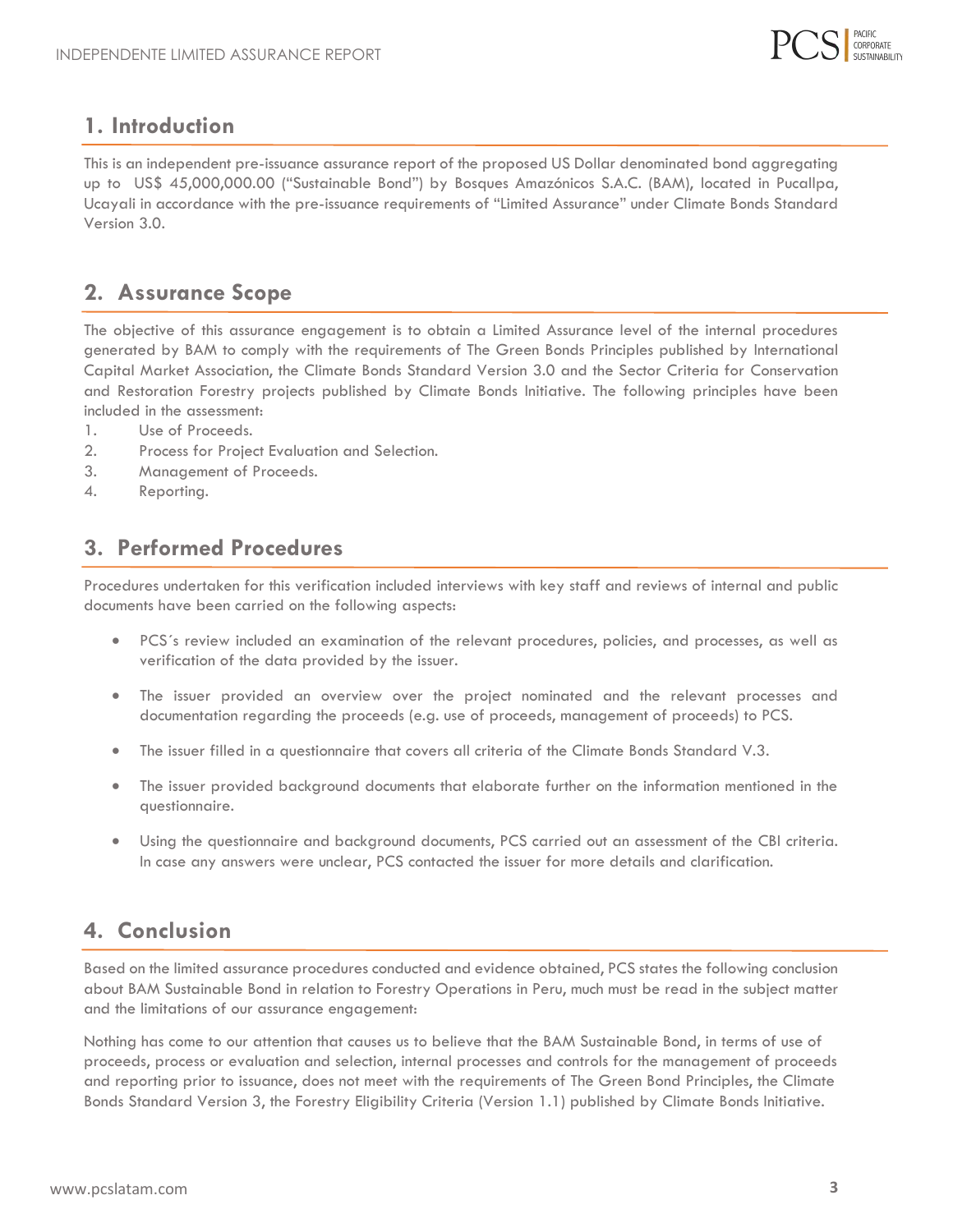

#### <span id="page-2-0"></span>**5. Limitations of Assurance Engagement**

This assurance engagement was limited to the Pre-Issuance of the BAM's Sustainable Bond; therefore, our procedures did not constitute an examination or evaluation of the following:

- Data and information beyond the defined reporting boundary and period.
- Credit rating and financial performance and of the prospective issuer.
- Environmental, social, or governance impact of the proposed projects/investments, except to the extent required for compliance with Climate Bonds Initiative Version 3.0.

#### **6. Independence and Quality Control**

<span id="page-2-1"></span>As an approved verifier by the Climate Bonds Initiative, PCS ensures that the results of the independent Pre-Issuance Verification Report are of the highest quality and reflect an impartial review process of Climate Bonds Standards Version 3.0.

PCS carried out Limited Assurance procedures in accordance with the International Standard on Assurance Engagements (ISAE 3000) established by the International Auditing and Assurance Board (IAASB) of the International Federation of Accountants (IFAC).

PCS nor any member of the verifier team is involved in any way in the issuance or management of the Sustainable Bond. PCS has applied internal procedures to confirm no conflicts of interest for this verification engagement.

### **7. Issuers' Responsibility**

<span id="page-2-2"></span>BAM was responsible for providing information and preparing the Framework for Sustainable Issuance relating to:

- The details concerning the selection process for the nominated projects.
- The details of the nominated projects and methodology applied.
- The management systems for internal processes and controls for nominated projects.
- The details of commitments for reporting prior to issuance, including investment areas, management of unallocated proceeds and frequency of periodic Assurance Engagements.

#### <span id="page-2-3"></span>**8. Verifier's Responsibility**

The work undertaken by PCS as part of this Limited Assurance Engagement of Climate Bond Certification Pre-Issuance Requirements included the assessment of the following:

- Conformance of BAM's sustainable bond with the Climate Bonds Standard Version 3.0.
- Conformance with the Technical Criteria on Forestry.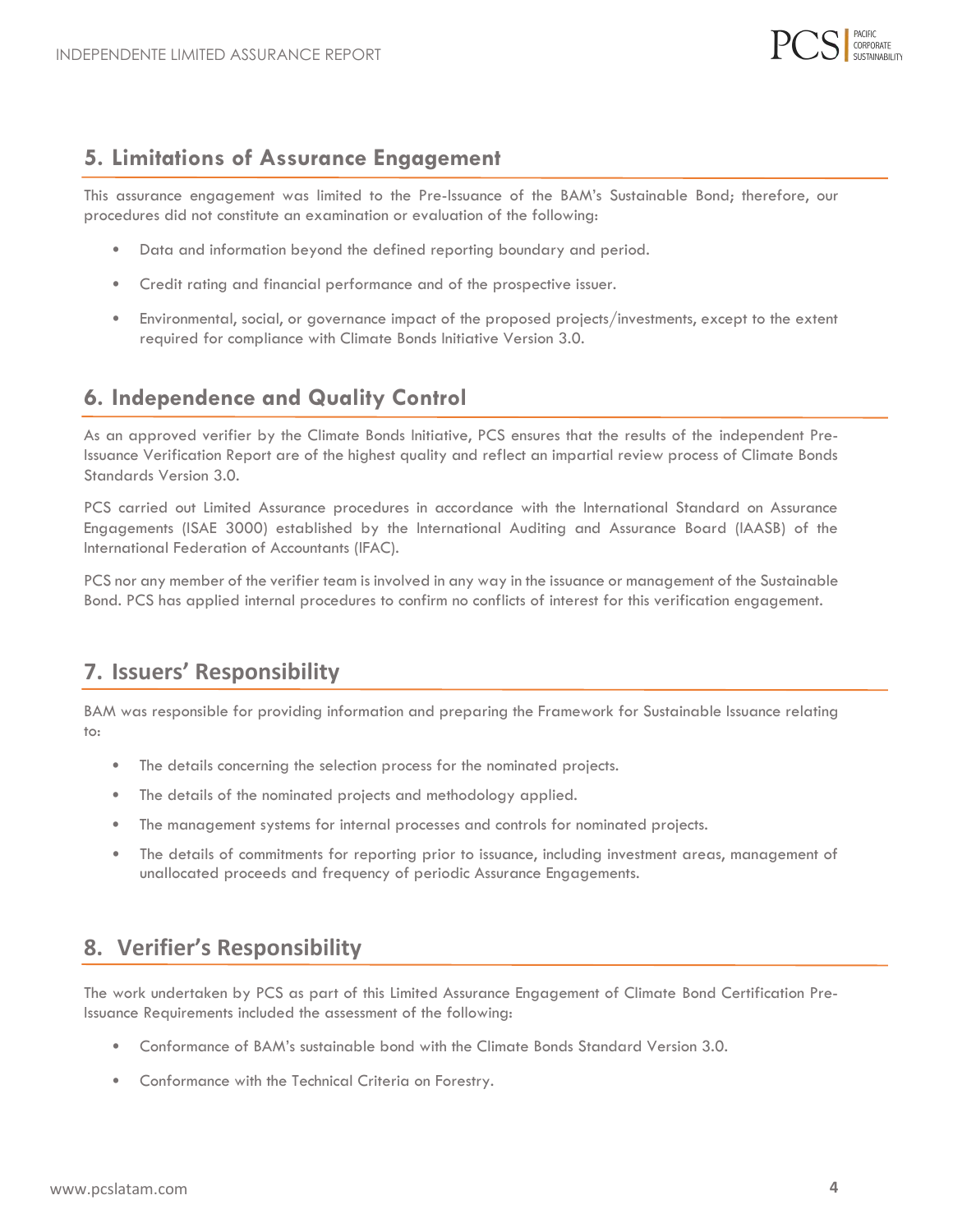

- Conformance with the Internal Processes & Controls requirements.
- Conformance with Reporting Prior to Issuance requirements.

 $\int \frac{1}{\sqrt{1-\frac{1}{2}}\sqrt{\frac{1}{2}}\sqrt{\frac{1}{2}}\sqrt{\frac{1}{2}}\sqrt{\frac{1}{2}}\sqrt{\frac{1}{2}}\sqrt{\frac{1}{2}}\sqrt{\frac{1}{2}}\sqrt{\frac{1}{2}}\sqrt{\frac{1}{2}}\sqrt{\frac{1}{2}}\sqrt{\frac{1}{2}}\sqrt{\frac{1}{2}}\sqrt{\frac{1}{2}}\sqrt{\frac{1}{2}}\sqrt{\frac{1}{2}}\sqrt{\frac{1}{2}}\sqrt{\frac{1}{2}}\sqrt{\frac{1}{2}}\sqrt{\frac{1}{2}}\sqrt{\frac{1}{2}}\sqrt{\frac{1}{2}}\sqrt{\frac{1}{2}}\sqrt{\frac$ 

**Sandra Carrillo**

General Manager of Pacific Corporate Sustainability (PCS)

Pacific Credit Rating Group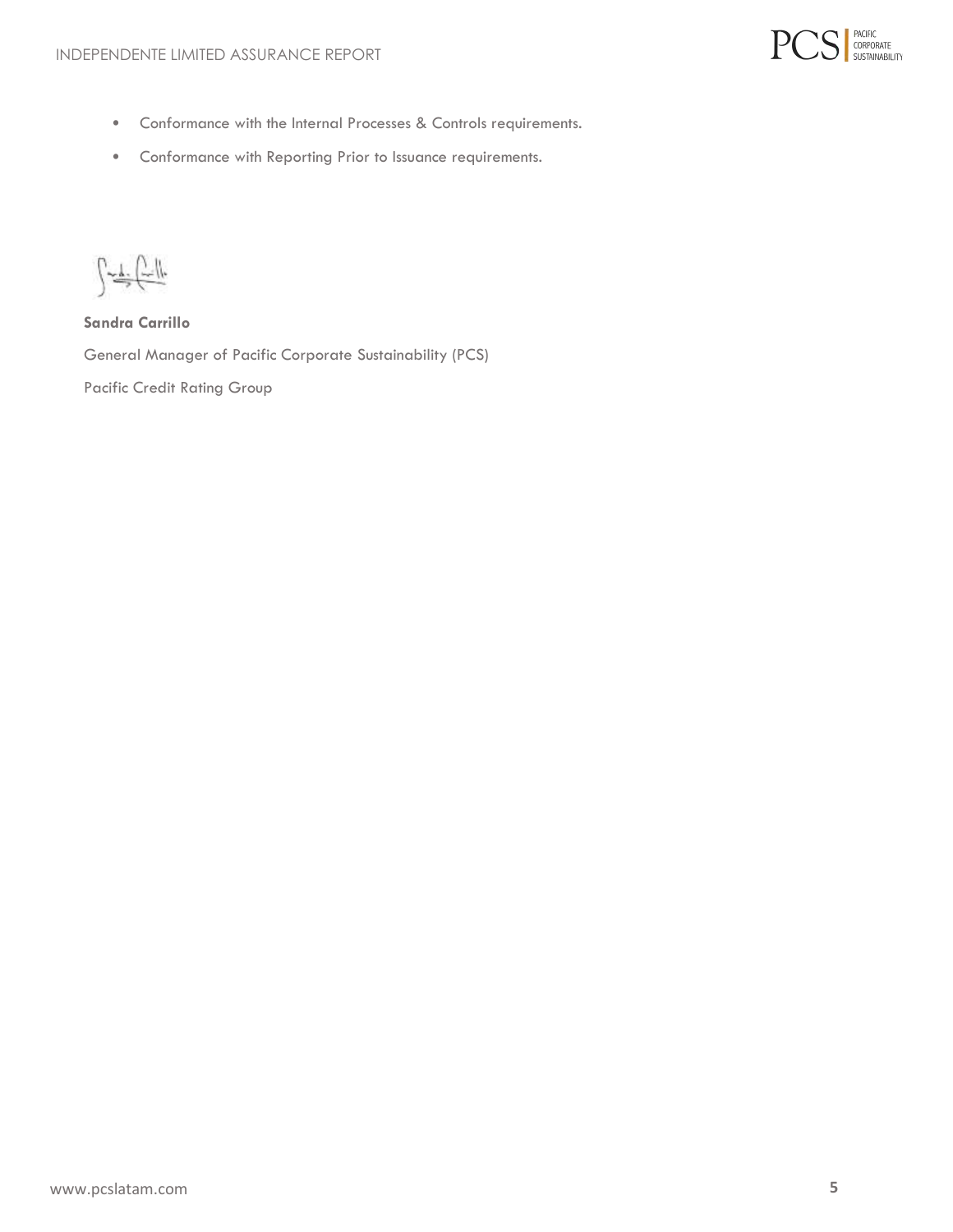

#### <span id="page-4-0"></span>**Annex A: List of Nominated Projects & Assets**

<span id="page-4-1"></span>The net proceeds of the bond will be used to scale BAM´s model in compliance with CBI conservation and restoration forestry criteria.

This bond will achieve the conservation of 10,933 hectares in Ucayali due to its high biodiversity value. This issuance will prevent the emission of 10 million tons of CO2 into the atmosphere due to the company's conservation efforts.

Among the most relevant characteristics of this area:

- "Aguajales" is the ecosystem with the highest capacity of carbon sequestration in the Amazon: 1,500 tonnes per hectare
- it is the last preserved forests near the city of Pucallpa
- it hosts 266 different bird species.

In addition, BAM aims to restore 2,969 hectares of forest in Ucayali, which will result in the capture of 600,000 tons of C02.

The following table resume the main assets that will be financed by the bond:

| Asset                                  | US\$ MM |       | Region        |
|----------------------------------------|---------|-------|---------------|
| Restoration / Reforestation*           | 6.6     | 14.6% | Ucayali       |
| Nursery                                |         | 4.4%  | Ucayali       |
| Restoration / Reforestation services** | 3.0     | 6.6%  | Ucayali       |
| Land for restoration***                |         | 6.8%  | Madre de Dios |
| Land for conservation                  | 30.3    | 67.3% | Ucayali       |
| <b>Total</b>                           | 45.0    | 100%  |               |

\* Restoration / reforestation includes soil analysis, soil preparation, acquisition of seedlings and installation of seedlings in the worked soil.

\*\* Restoration / Reforestation services include the purchase of machinery and equipment to scale our Restoration / Reforestation capacity.

\*\*\* With this amount 3,100 hectares of degraded areas (mostly grasslands) will be purchased in Madre de Dios. Although they will be destined for restoration, these funds only include the purchase of the land. In other words, the costs of restoring the land and planting it are not included.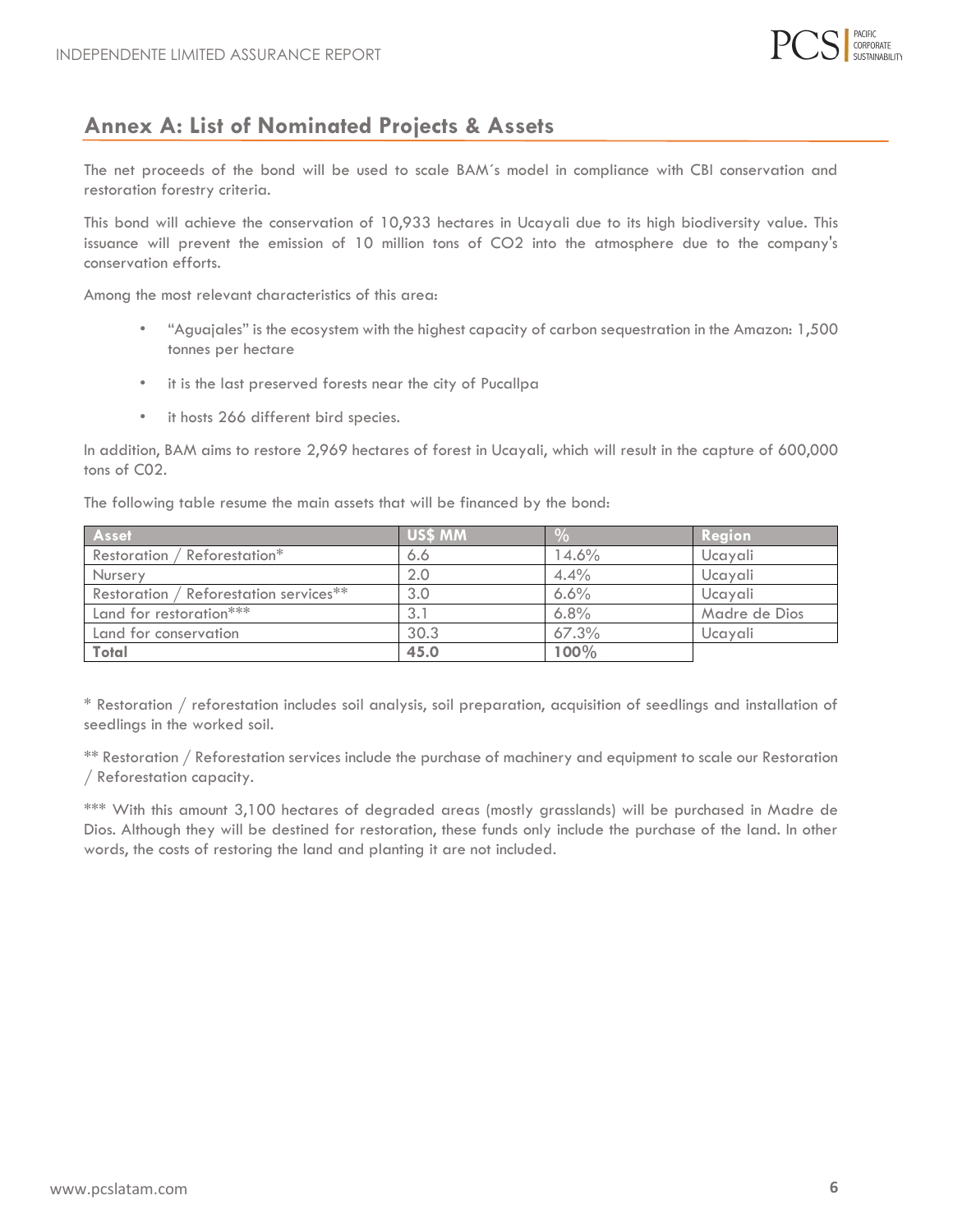

## **Annex B: Climate Bonds Standard Version 3.0 Pre-Issuance**

#### **Certification Checklist**

| <b>Item</b>    | <b>Section</b>                                                                                                                           | <b>Clause</b> | <b>Assurance procedures</b>                                                                                                                                                                                                                                                    | <b>Compliance</b>                                                                                                                                                                                                                                                                                                                                                                                                        |              |
|----------------|------------------------------------------------------------------------------------------------------------------------------------------|---------------|--------------------------------------------------------------------------------------------------------------------------------------------------------------------------------------------------------------------------------------------------------------------------------|--------------------------------------------------------------------------------------------------------------------------------------------------------------------------------------------------------------------------------------------------------------------------------------------------------------------------------------------------------------------------------------------------------------------------|--------------|
| 1              | <b>USE OF</b><br><b>PROCEEDS</b>                                                                                                         | 1.1           | Reforestation & conservation of 13,902 hectares located in Ucayali<br>and Madre de Dios.<br>The Nominated Projects & Assets conform to Eligible Forest<br>conservation and restoration activities.                                                                             | <b>Meets</b>                                                                                                                                                                                                                                                                                                                                                                                                             |              |
|                |                                                                                                                                          | 1.2.          | BAM confirmed that the foreseen net income of the issuance will not be<br>greater than the total exposure of the issuer's investment to the<br>proposed projects and Nominated Assets.                                                                                         | <b>Meets</b>                                                                                                                                                                                                                                                                                                                                                                                                             |              |
|                |                                                                                                                                          |               | Resources obtained from this issuance will be assigned to Conservation<br>& restoration projects detailed in Annex A.                                                                                                                                                          |                                                                                                                                                                                                                                                                                                                                                                                                                          |              |
|                |                                                                                                                                          | 1.3           | BAM confirmed that the project has not been nominated for other<br>climate finance tools: certificates, climate loans, certified climate debt                                                                                                                                  | <b>Meets</b>                                                                                                                                                                                                                                                                                                                                                                                                             |              |
|                |                                                                                                                                          | 1.3.1         | instruments, green bonds, green loans, or other labeled instruments                                                                                                                                                                                                            |                                                                                                                                                                                                                                                                                                                                                                                                                          |              |
|                |                                                                                                                                          | 1.3.2         | (such as social bonds or SDG bonds).                                                                                                                                                                                                                                           |                                                                                                                                                                                                                                                                                                                                                                                                                          |              |
| <b>Item</b>    | <b>Section</b>                                                                                                                           | <b>Clause</b> | <b>Assurance procedures</b>                                                                                                                                                                                                                                                    | <b>Compliance</b>                                                                                                                                                                                                                                                                                                                                                                                                        |              |
| $\overline{2}$ |                                                                                                                                          | 2.1           | BAM has established a documented process to nominate eligible<br>projects and assets associated with this issuance based on<br>environmental objectives and criteria, and compliant with forestry<br>eligibility criteria of the Climate Bond Standards.                       | <b>Meets</b>                                                                                                                                                                                                                                                                                                                                                                                                             |              |
|                | <b>PROCESS</b><br><b>FOR</b><br><b>EVALUATION</b><br><b>AND</b><br><b>SELECTION</b><br><b>OF</b><br><b>PROJECTS</b><br><b>AND ASSETS</b> | 2.1.1         | BAM exhibits a strong commitment to mitigate climate change and<br>achieve the Sustainable Development Goals, which is reflected in the<br>capture of 600,000 tons of C02 that will be achieves by this bond and<br>the avoidance of 10 million tons of CO2 in the atmosphere. | <b>Meets</b>                                                                                                                                                                                                                                                                                                                                                                                                             |              |
|                |                                                                                                                                          |               | 2.1.2                                                                                                                                                                                                                                                                          | BAM's conservation & restoration model has been internationally<br>recognized as one of the most successful experiences in the recovery<br>of degraded areas. To date, BAM has restored 1,000 hectares of<br>degraded pastures and soil highly affected by harmful agricultural<br>practices and overgrazing, by fertilizing and planting 850,000 highly<br>valued native trees: shihuahuaco or cumaru, tahuarí, marupa. | <b>Meets</b> |
|                |                                                                                                                                          | 2.1.3         | BAM maintains its commitment to climate change mitigation and<br>sustainable development goals. The Issuer, BAM intends to use 100%<br>of the proceeds for refinance eligible Forestry Projects.                                                                               | <b>Meets</b>                                                                                                                                                                                                                                                                                                                                                                                                             |              |
|                |                                                                                                                                          | 2.1.4         | Processes to determine whether the Nominate Projects and Assets<br>meet the eligibility requirements specified in the Part 3 of the CBI<br>Standards version 3.0 are in place.                                                                                                 | <b>Meets</b>                                                                                                                                                                                                                                                                                                                                                                                                             |              |
|                |                                                                                                                                          | 2.2           | BAM aspects of the decision-making process are described in 2.2.1,<br>2.2.2 and 2.2.3.                                                                                                                                                                                         |                                                                                                                                                                                                                                                                                                                                                                                                                          |              |
|                |                                                                                                                                          | 2.2.1         | To ensure a diligent project evaluation and selection process, BAM has<br>detailed in the framework forestry project criteria and compliance with<br>good potential environmental and social risks associated with the<br>company business model.                              | Meets                                                                                                                                                                                                                                                                                                                                                                                                                    |              |
|                |                                                                                                                                          | 2.2.2         | BAM's conservation and restoration program in Ucayali and Madre de<br>Dios are among the first initiatives in the world validated and verified<br>by the Voluntary Carbon Standard (VCS) in 2013 and 2015,<br>respectively.                                                    | Meets                                                                                                                                                                                                                                                                                                                                                                                                                    |              |
|                |                                                                                                                                          | 2.2.3         | BAM has assessed that all proposed Nominated Projects & Assets meet<br>the documented objectives as stated under Clause 2.1.1 and are likely                                                                                                                                   | Meets                                                                                                                                                                                                                                                                                                                                                                                                                    |              |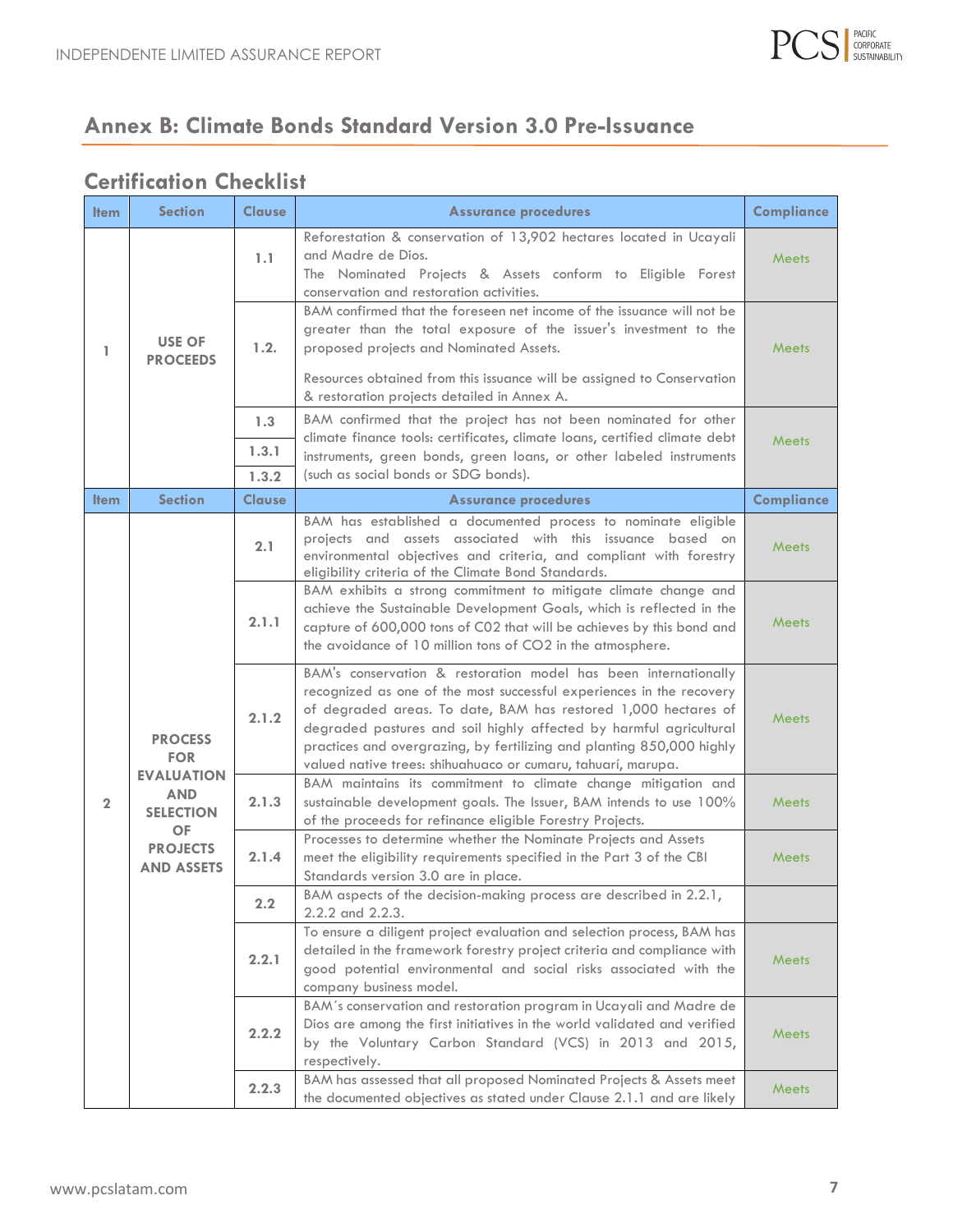

|  | to conform to the relevant eligibility requirements under Part C of the |  |
|--|-------------------------------------------------------------------------|--|
|  | Climate Bonds Standard, as                                              |  |
|  | PCS has put in place a diligent project evaluation                      |  |
|  | and selection process. (See 2.2.1).                                     |  |

| <b>Item</b> | <b>Section</b>     | <b>Clause</b> | <b>Assurance procedures</b>                                                                                                                                                                                                                    | <b>Compliance</b> |
|-------------|--------------------|---------------|------------------------------------------------------------------------------------------------------------------------------------------------------------------------------------------------------------------------------------------------|-------------------|
|             |                    | 3.1           | The net proceeds are appropriately tracked by BAM and<br>documented (see points 3.1.1., 3.1.2., and 3.1.3.).                                                                                                                                   | Meets             |
| 3           | <b>MANAGEMENT</b>  | 3.1.1         | The net proceeds will be appropriately tracked by<br>BAM and documented.                                                                                                                                                                       | Meets             |
|             | <b>OF PROCEEDS</b> | 3.1.2         | Unallocated Net Proceeds will be managed in compliance with the<br>requirements in Clause 7.3. of CBI standards: Unallocated<br>proceeds will be held in any form of cash, bank deposit or other<br>form of available current financial asset. | <b>Meets</b>      |
|             |                    | 3.1.3         | BAM has an earmarking process reflected in the management of<br>a project list, which will be published in the annual Bond Reporting.                                                                                                          | <b>Meets</b>      |

| <b>Item</b> | <b>Section</b>                                         | <b>Clause</b> | <b>Assurance procedures</b>                                                                                                                                                                                                               | <b>Compliance</b>                                                                                                                                                                                                                                                                                                                                                                         |
|-------------|--------------------------------------------------------|---------------|-------------------------------------------------------------------------------------------------------------------------------------------------------------------------------------------------------------------------------------------|-------------------------------------------------------------------------------------------------------------------------------------------------------------------------------------------------------------------------------------------------------------------------------------------------------------------------------------------------------------------------------------------|
|             |                                                        | 4.1           | BAM Sustainable Issuance Framework will be found<br>here: https://www.bosques-amazonicos.com/                                                                                                                                             | Meets                                                                                                                                                                                                                                                                                                                                                                                     |
|             |                                                        | 4.1.1         | The issuer will base its management system on the ICMA<br>(International Capital Market Association) Green Bond<br>Principles and Social Bond Principles, as well as the Climate<br>Bonds Standard version 3.0 standards.                 | Meets                                                                                                                                                                                                                                                                                                                                                                                     |
|             |                                                        | 4.1.2         | PCS confirms that BAM Sustainable Issuance Framework includes<br>a summary of the expected use of proceeds' contribution to<br>achieve the goals of the Paris Agreement.                                                                  | Meets                                                                                                                                                                                                                                                                                                                                                                                     |
| 4           | <b>REPORTING</b><br><b>PRIOR TO</b><br><b>ISSUANCE</b> | 4.1.3         | PCS confirms that BAM Sustainable Issuance Framework includes<br>a descriptive decision-making process to ensure a diligent<br>project evaluation and selection process as stated in 2.1.                                                 | Meets                                                                                                                                                                                                                                                                                                                                                                                     |
|             |                                                        | 4.1.4         | PCS confirms that BAM Sustainable Issuance Framework includes<br>a description of the relevant Forestry Eligibility Criteria, as well<br>as relevant impact metrics, on which BAM Sustainable Issuance<br>Framework intends to report on. | Meets                                                                                                                                                                                                                                                                                                                                                                                     |
|             |                                                        | 4.1.5         | PCS confirms that BAM Sustainable Issuance Framework clearly<br>states the approach used to managed unallocated net proceeds.                                                                                                             | Meets                                                                                                                                                                                                                                                                                                                                                                                     |
|             |                                                        | 4.1.6         |                                                                                                                                                                                                                                           | BAM will prepare a report with the detail of the total allocation<br>of proceeds (including a breakdown by project category and<br>revenue allocation). The company will annually publish a set of<br>sustainability indicators to inform about the project's<br>contributions to environmental development. The indicators are<br>described within BAM's Sustainable Issuance Framework. |
|             |                                                        | 4.1.7         | There are no limits specified on the amount of information that<br>can be submitted for the nominated project.                                                                                                                            | Meets                                                                                                                                                                                                                                                                                                                                                                                     |
|             |                                                        | 4.1.8         | According to the informative prospectus, the net proceeds will<br>be invested during the term of the green securities issuance and<br>will be used to refinance current debt, finance project costs and<br>working capital.               | Meets                                                                                                                                                                                                                                                                                                                                                                                     |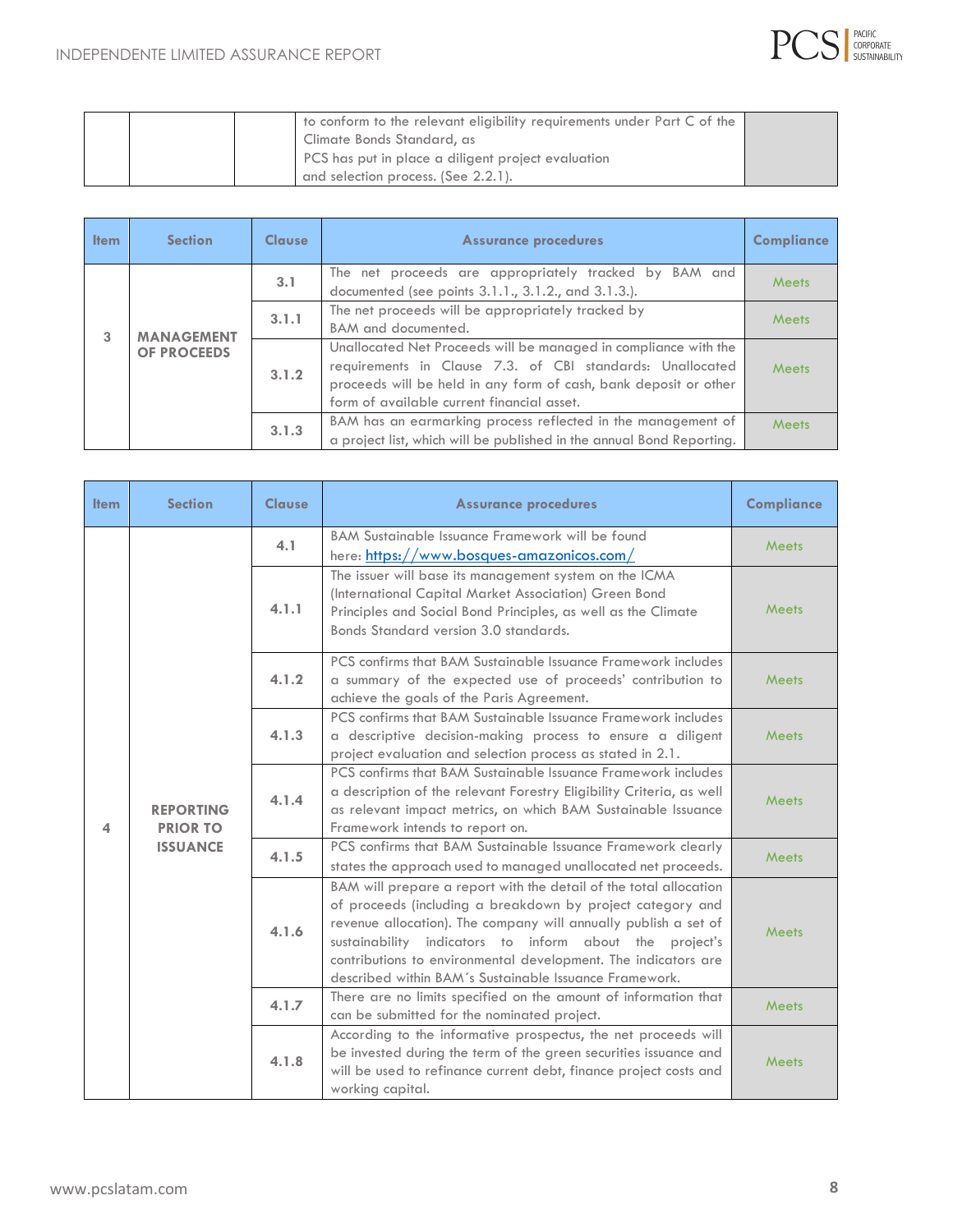

| <b>Item</b> | <b>Section</b>                                                                                                                                    | <b>Clause</b> | <b>Assurance procedures</b>                                                                                                                                                                                                                                                                                                                                                                             | <b>Compliance</b> |
|-------------|---------------------------------------------------------------------------------------------------------------------------------------------------|---------------|---------------------------------------------------------------------------------------------------------------------------------------------------------------------------------------------------------------------------------------------------------------------------------------------------------------------------------------------------------------------------------------------------------|-------------------|
|             |                                                                                                                                                   | 4.2           | BAM Disclosure Documentation meets the criteria defined by the<br><b>CBI Standards Version 3.</b>                                                                                                                                                                                                                                                                                                       | Meets             |
|             |                                                                                                                                                   | 4.2.1         | BAM indicated that it seeks to finance the conservation of the<br>ecosystems of the Amazon and the restoration of degraded<br>lands through investment in commercial forest plantations and<br>the sale of carbon credits. BAM generates value for the forest<br>and its investors, promoting the sustainable development of<br>local economies and helping to reduce the effects of climate<br>change. | <b>Meets</b>      |
|             | BAM's Prospectus will state the intended types of temporary<br>4.2.2<br>investment instruments for the management of unallocated Net<br>Proceeds. |               | <b>Meets</b>                                                                                                                                                                                                                                                                                                                                                                                            |                   |
|             |                                                                                                                                                   | 4.2.3         | BAM's Prospectus will state that issuances are backed by two<br>layers of external reviews to ensure maximum transparency and<br>certainty for investors:<br>- Layer one, External Verification by PCS<br>- Layer two, CBI Verification                                                                                                                                                                 | <b>Meets</b>      |
|             |                                                                                                                                                   | 4.2.4         | BAM's Reports will state that BAM will reaffirm conformance<br>with the Climate Bonds Standard while the Bonds remains<br>outstanding and will be available onto their website.                                                                                                                                                                                                                         | <b>Meets</b>      |
|             |                                                                                                                                                   | 4.2.5         | BAM confirmed that the prospectus or final terms will include a<br>CBI disclaimer provided in the Certification Agreement.                                                                                                                                                                                                                                                                              | Meets             |

# **Annex C: Forestry Criteria**

| <b>Eligible</b><br>activity type                   | 1: Mitigation component: Management Plan                                                                                                                                                                                                                                                                                                                                                                                                                                                                                                                                                                                                                            | <b>Compliance</b> |
|----------------------------------------------------|---------------------------------------------------------------------------------------------------------------------------------------------------------------------------------------------------------------------------------------------------------------------------------------------------------------------------------------------------------------------------------------------------------------------------------------------------------------------------------------------------------------------------------------------------------------------------------------------------------------------------------------------------------------------|-------------------|
|                                                    | Soil health:<br>The process begins with a biophysical analysis of the soil to identify the ideal type of<br>native species for the area, continues with the production of plants in the nursery, and<br>concludes with the installation of future trees in the selected area that has been<br>previously fertilized and enriched with nitrogen-capturing species that support and<br>optimize the growth of timber trees.                                                                                                                                                                                                                                           | Meets             |
| Forest<br>Conservation<br>&Restoration<br>Criteria | Water management:<br>BAM makes minimum consumptive (extractive) use of water. Field activities were<br>basically supplied by seasonal rains. BAM respects the watercourses, streams, and<br>gallery forests within the estate. The use of water was limited to cases of fire<br>prevention, as well as to human consumption after purification. At the main entrance<br>of the estate there is a traditional well and its use to supply the accommodation,<br>nursery and warehouse was minimal.                                                                                                                                                                    | <b>Meets</b>      |
|                                                    | Fire management<br>Increase of planting areas (60% approx), combined with natural regeneration<br>coverage to reduce fire, pest and fare problems. In addition, the company has<br>adequate protocols and equipment for fire prevention and control. Firewall and roads<br>up to 6m wide, Distanced Management Units, control towers (10m. height), plant 2%<br>of the crop in a location far from the plantations as a compensation mechanism for<br>damage caused by the occurrence of a fire.<br>The project has a fire control team who undergo frequent trainings. The team is trained<br>on weed control, maintenance of boundaries, and fire control towers. | Meets             |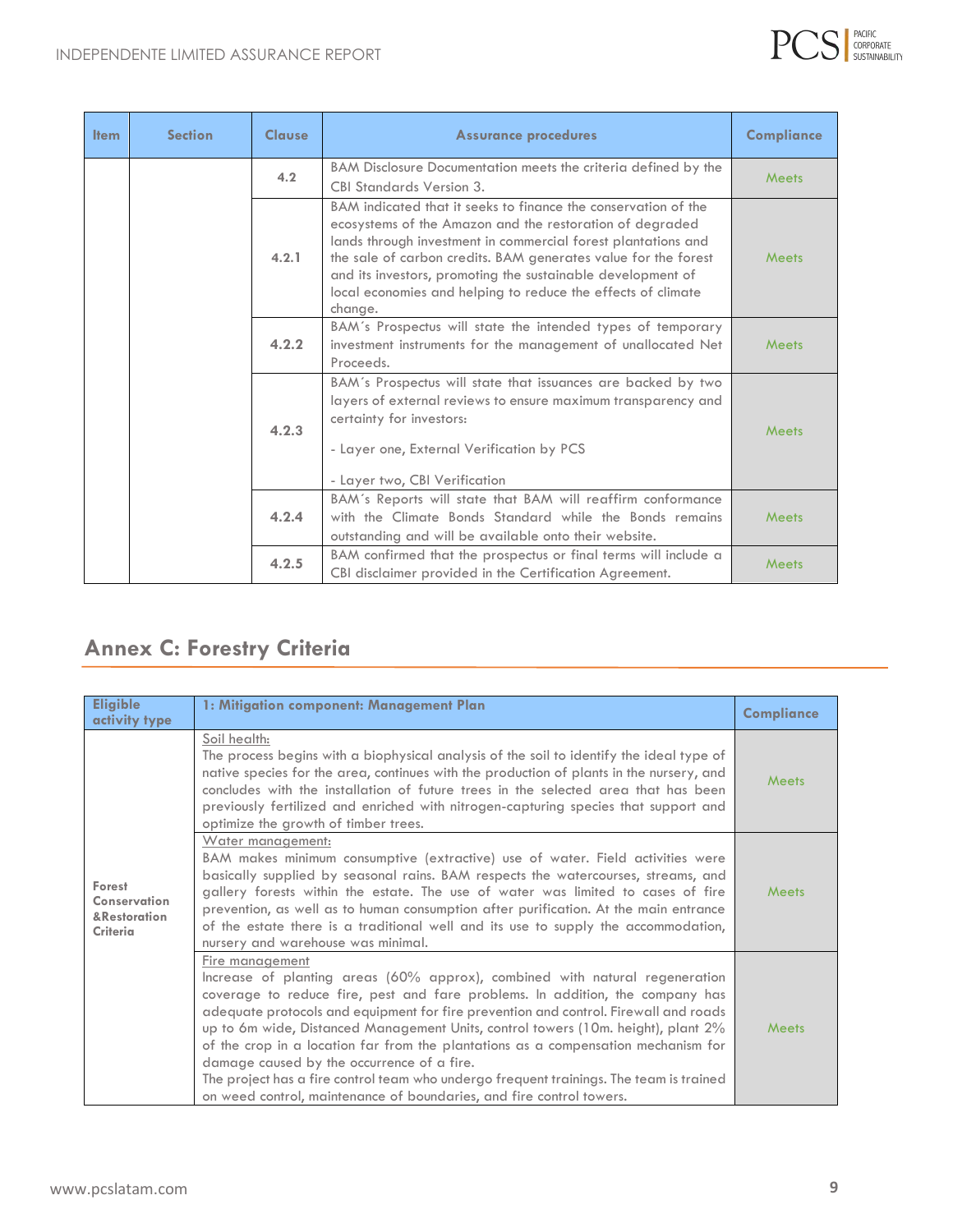

| Riparian areas protection<br>BAM holds a management plan to conserve all kind of riparian areas, including the<br>stratified sediments of varying textures that are subject to intermittent flooding or<br>fluctuating water tables that may reach the surface, as well as the vegetation and<br>soil. They main measure taken by BAM is to focus on the conservation activities and<br>avoiding changes in the ecosystem even when this is a private property.<br>As part of its restoration process, BAM respects $/$ conserves the gallery forests, which<br>are the natural corridors through which the wildlife passes.<br>BAM counts and protects in its ownership with 6,000 hectares of peatlands, the world's<br>most carbon-dense terrestrial ecosystems. Peatlands are formed from partially<br>decomposed plant remains that have accumulated over thousands of years under<br>conditions of waterlogging.                                                                                                         | <b>Meets</b> |
|--------------------------------------------------------------------------------------------------------------------------------------------------------------------------------------------------------------------------------------------------------------------------------------------------------------------------------------------------------------------------------------------------------------------------------------------------------------------------------------------------------------------------------------------------------------------------------------------------------------------------------------------------------------------------------------------------------------------------------------------------------------------------------------------------------------------------------------------------------------------------------------------------------------------------------------------------------------------------------------------------------------------------------|--------------|
| <b>Biodiversity management</b><br>BAM has institutionalized a scientific program that allows to evaluate the value and<br>ecological importance of the ecosystems located on its property. This program includes<br>a continuous inventory of natural diversity with an emphasis on the most ecologically<br>valuable species and communities (threatened or endangered species, varieties of<br>restricted distribution, new organisms for science and others). The project works for<br>the ecological characterization of the natural communities of the property (primary,<br>secondary, bajial forests, intervened areas), which will allow precise zoning with a<br>view to their conservation and possible sustainable use. The project also restore, as<br>far as possible, the most valuable natural environments of the property with a view<br>to promoting the return of wildlife species and encouraging natural processes such as<br>pollination, restoring the balance of ecosystems, ecotourism, among others. | <b>Meets</b> |
| Species selection<br>BAM restores and conserves hectares of native species such as shihuahuaco or cumaru,<br>tahuarí, marupa. A combination of native species such as those sown by BAM in<br>Ucayali can absorb 200 tons of CO2 per hectare from the atmosphere in a decade.<br>Given that the soil structure remains intact, BAM works on the so-called "enrichment<br>strips" system where do not intervene 40% of the area and we plant native species<br>of high commercial value that are previously propagated in nurseries on the other<br>$60%$ .                                                                                                                                                                                                                                                                                                                                                                                                                                                                     | <b>Meets</b> |
| Chemical use:<br>In relation to the use of agrochemicals in the BAM risk matrix, the application is<br>proposed after natural regeneration regrowths (enrichment sashes) or legume hedges<br>(open field), which prevent contact of the chemical directly with the soil and water<br>sources.<br>BAM states that do not use chemicals that are listed in the Stockholm Convention and<br>the Rotterdam Convention, neither they have no plans to them in the future, except in<br>case of an emergency situation or a governmental order.                                                                                                                                                                                                                                                                                                                                                                                                                                                                                      | <b>Meets</b> |
| Forest protection:<br>In Ucayali, BAM's team is responsible for forest property safety and there are<br>cooperation agreements with neighboring communities to strengthen these protection<br>measures. In Madre de Dios, BAM work with the indigenous federation to protect the<br>forest. The project provides legal support to report any situation of illegal logging.                                                                                                                                                                                                                                                                                                                                                                                                                                                                                                                                                                                                                                                     | <b>Meets</b> |

| <b>Eligible</b><br>activity type                          | 2: Resilience component                                                                                                                                                                                                                                                                                                                                                                                                                                                                                                                                                                                                    | Compliance   |
|-----------------------------------------------------------|----------------------------------------------------------------------------------------------------------------------------------------------------------------------------------------------------------------------------------------------------------------------------------------------------------------------------------------------------------------------------------------------------------------------------------------------------------------------------------------------------------------------------------------------------------------------------------------------------------------------------|--------------|
| Forest<br>Conservation<br>&Restoration<br><b>Criteria</b> | Section 1.<br>BAM holds a process to assess key risks from a changing climate, both to their property<br>and to the broader ecosystem. Aligned to the IPCC report, main risk evaluated<br>includes temperature changes, changes to water availability, increased risk of<br>flooding or drought, increased fire risk, water quality and biodiversity.<br>BAM has mapped these risks in terms of their location, frequency, severity, and<br>likelihood, as well as their impact in their conservation & restoration program. This<br>process is also aligned with the data provided by the Ministry of Environment of Peru | <b>Meets</b> |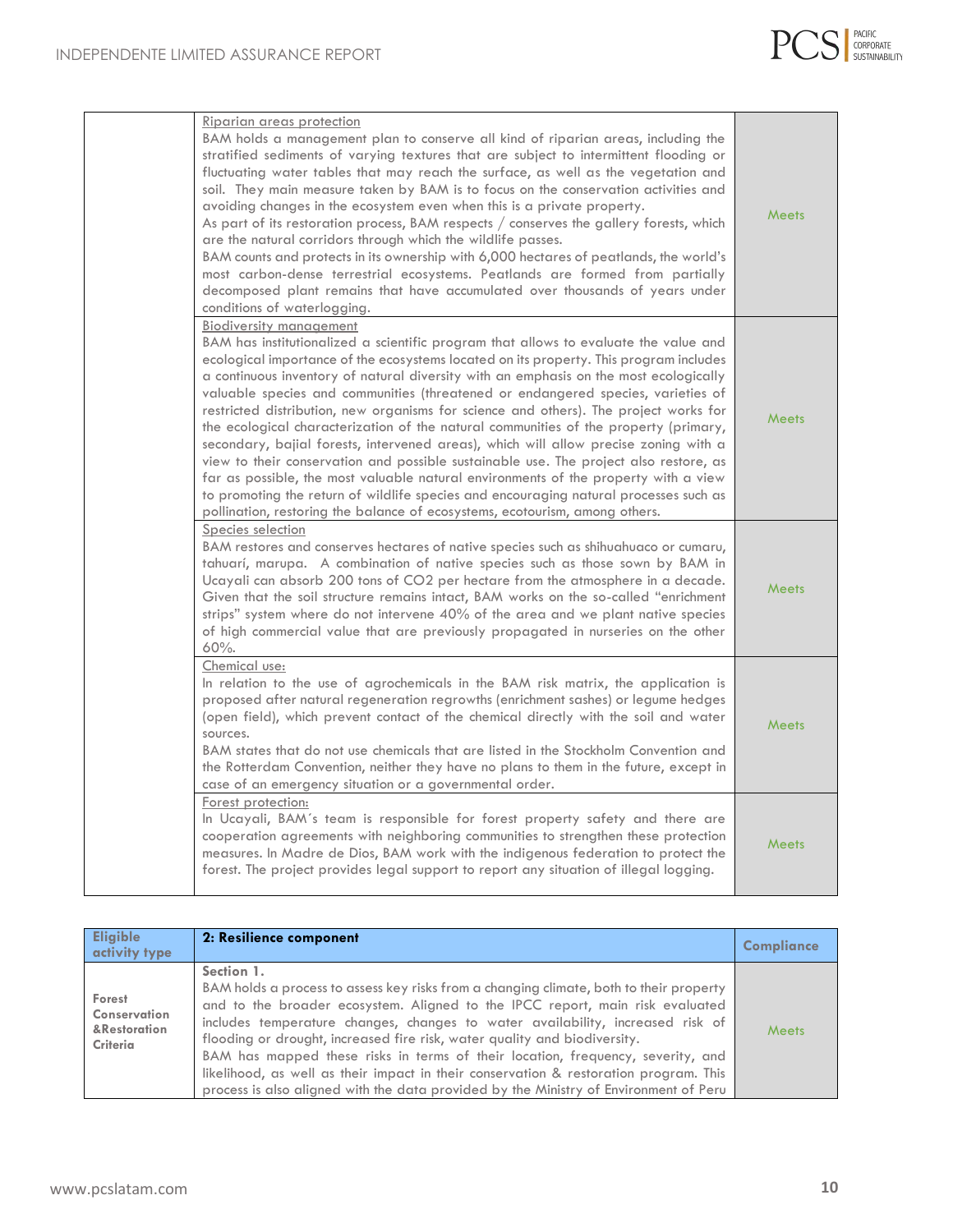

| under the Nationally Determined Contributions (NDCs) and the National Adaptation<br>Strategy.                                                                                                                                                                                                                                                                                                                                                                                                                                                                                                                                                                                                                                                                          |              |
|------------------------------------------------------------------------------------------------------------------------------------------------------------------------------------------------------------------------------------------------------------------------------------------------------------------------------------------------------------------------------------------------------------------------------------------------------------------------------------------------------------------------------------------------------------------------------------------------------------------------------------------------------------------------------------------------------------------------------------------------------------------------|--------------|
| Section 2:<br>BAM has developed a plan to mitigate and adapt to the climate risks and<br>vulnerabilities identified and to improve the resilience of the assets. This plan includes<br>capacity building within the team to deal with the impacts of exceptional events such<br>as droughts, floods, wildfires, among others.<br>Part of the mitigation plan also includes the conservation of native species that are<br>resilient to the climate, as well as the collaboration with surrounding population that<br>are also employed by BAM and are also aware of climate risks.<br>Other mitigation strategy for identified climate risk is related to the nursery that will<br>be financed by the bond and will contribute with the forestry conservation program. | Meets        |
| Section 3:<br>BAM re-evaluate these risks annually as part of its strategic planning process. Indeed,<br>climate risks are so seriously taken that are included in the business risk matrix as a<br>good monitoring system that derives in the reporting and mitigation actions, as well<br>as risk scenarios.                                                                                                                                                                                                                                                                                                                                                                                                                                                         | <b>Meets</b> |

| <b>Eligible</b><br>activity type | 3: FPIC                                                                                                 |       |
|----------------------------------|---------------------------------------------------------------------------------------------------------|-------|
| Forest<br>Conservation           | Free Prior and Informed Consent – FPIC must be sought when property rights are<br>potentially affected. | Meets |
| and<br>Restoration               | The property of BAM is private and complies with FPIC requirements.                                     |       |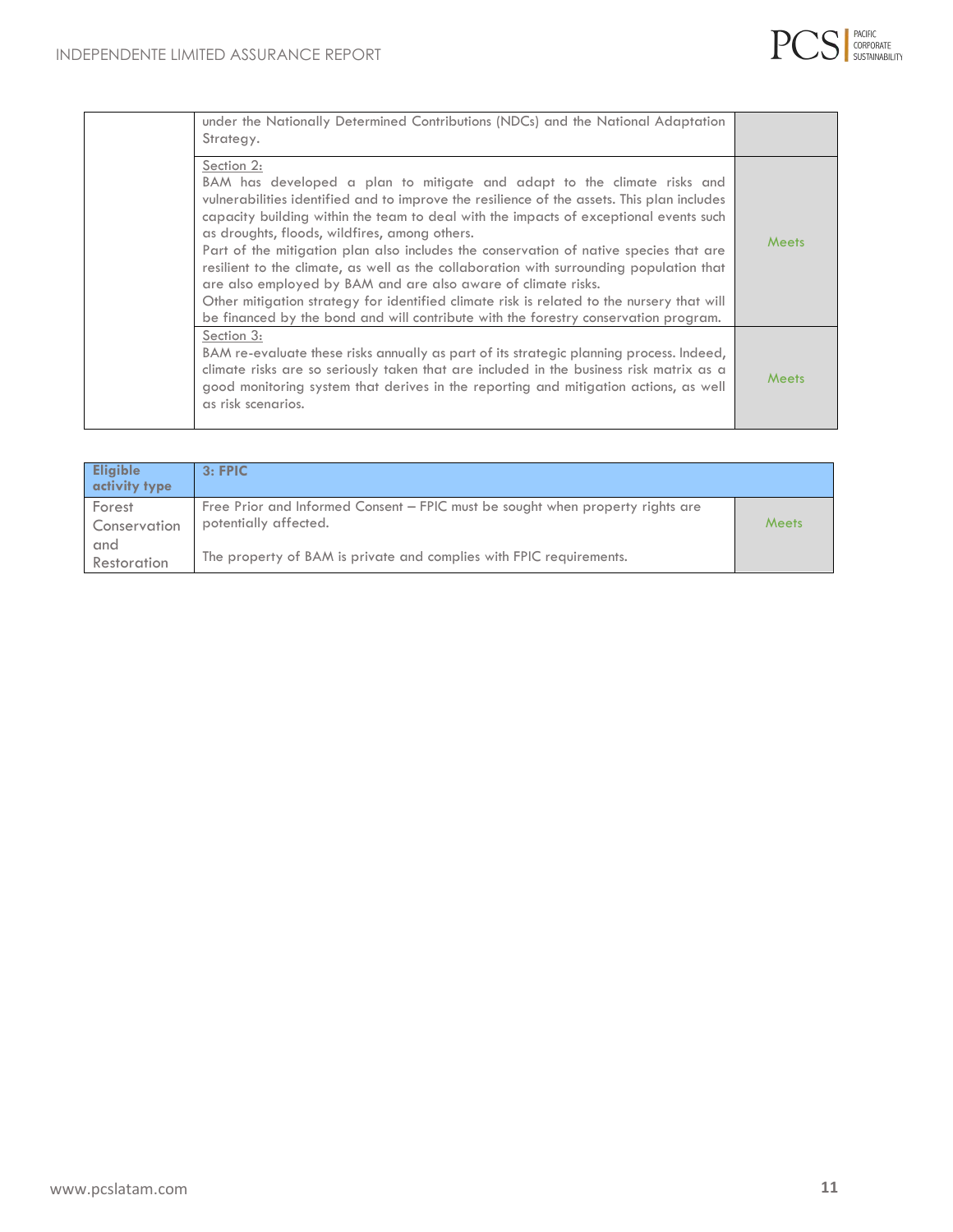

| <b>Findings</b>             |                                                                                                                                             |                                                                                                                                                                                                                                                                                                                                                           | <b>Disclosure</b> |
|-----------------------------|---------------------------------------------------------------------------------------------------------------------------------------------|-----------------------------------------------------------------------------------------------------------------------------------------------------------------------------------------------------------------------------------------------------------------------------------------------------------------------------------------------------------|-------------------|
| <b>Disclosure Component</b> |                                                                                                                                             |                                                                                                                                                                                                                                                                                                                                                           |                   |
| 1                           | GHG emission footprint                                                                                                                      | BAM will measure its GHG footprint, as well the avoided and<br>captured emissions over the lifetime of the bond due to the<br>company's restauration and conservation efforts.                                                                                                                                                                            | <b>Meets</b>      |
| 2                           | Species planted and used                                                                                                                    | BAM included a detailed list of the forestry native species<br>managed under the bond in the Sustainable Issuance Framework.                                                                                                                                                                                                                              | Meets             |
| 3                           | Genetically Modified (GM)<br>plants                                                                                                         | BAM do not use Genetically Modified (GM) plants, neither has<br>plans to do so in the future.                                                                                                                                                                                                                                                             | <b>Meets</b>      |
| 4                           | Percentage of unconverted or<br>conserved land                                                                                              | 100% of the land covered by the bond will be destinated to<br>forestry restoration and conservation.                                                                                                                                                                                                                                                      | <b>Meets</b>      |
| 5                           | Supply chain assets                                                                                                                         | BAM develops training sessions for neighboring communities to<br>guarantee the prevention of risks such as forest fires. This enables<br>the surrounding communities to be incorporated as allies in the<br>protection of the forest. The company is also implementing a<br>digital monitoring system for higher control over possible external<br>risks. | <b>Meets</b>      |
| 6                           | Impact assessments, external<br>audits and ESG safeguards                                                                                   | BAM holds VCS certification which is periodically assessed by<br>external audits. In addition, BAM has strengthened its corporate<br>governance by producing an annual report, audited financial<br>statements, and publishing the risk assessment.                                                                                                       | <b>Meets</b>      |
| $\overline{7}$              | Broader benefits of the project<br>for the surrounding ecosystems<br>and unconverted and conserved<br>land                                  | This is a bond aimed at restoration and conservation, which will<br>have effects on the Amazon ecosystem, especially under the<br>protection of peatlands and their capacity to capture GHG. It<br>also generates a positive impact on water sources and provides<br>valuable information for scientific knowledge about Amazonian<br>biodiversity.       | Meets             |
| 8                           | Medium to long-term investment<br>plans                                                                                                     | BAM has a sustainable emissions pipeline that aims to scale the<br>restauration and conservation model in Ucayali and Madre de<br>Dios. Future issues will be mainly focused on scaling up the<br>conservation program in Madre de Dios, since in this bond there is<br>a greater focus on Ucayali.                                                       | <b>Meets</b>      |
| 9                           | Past or pending litigation<br>concerning land rights, livelihood<br>or health issues related to<br>stakeholders, and any remedial<br>action | Do not applies. BAM works in a private property. Concerning<br>health issues, BAM has incorporated covid-19 sanitation protocols<br>and security and health management and will be applied for the<br>bond deployment.                                                                                                                                    | Meets             |